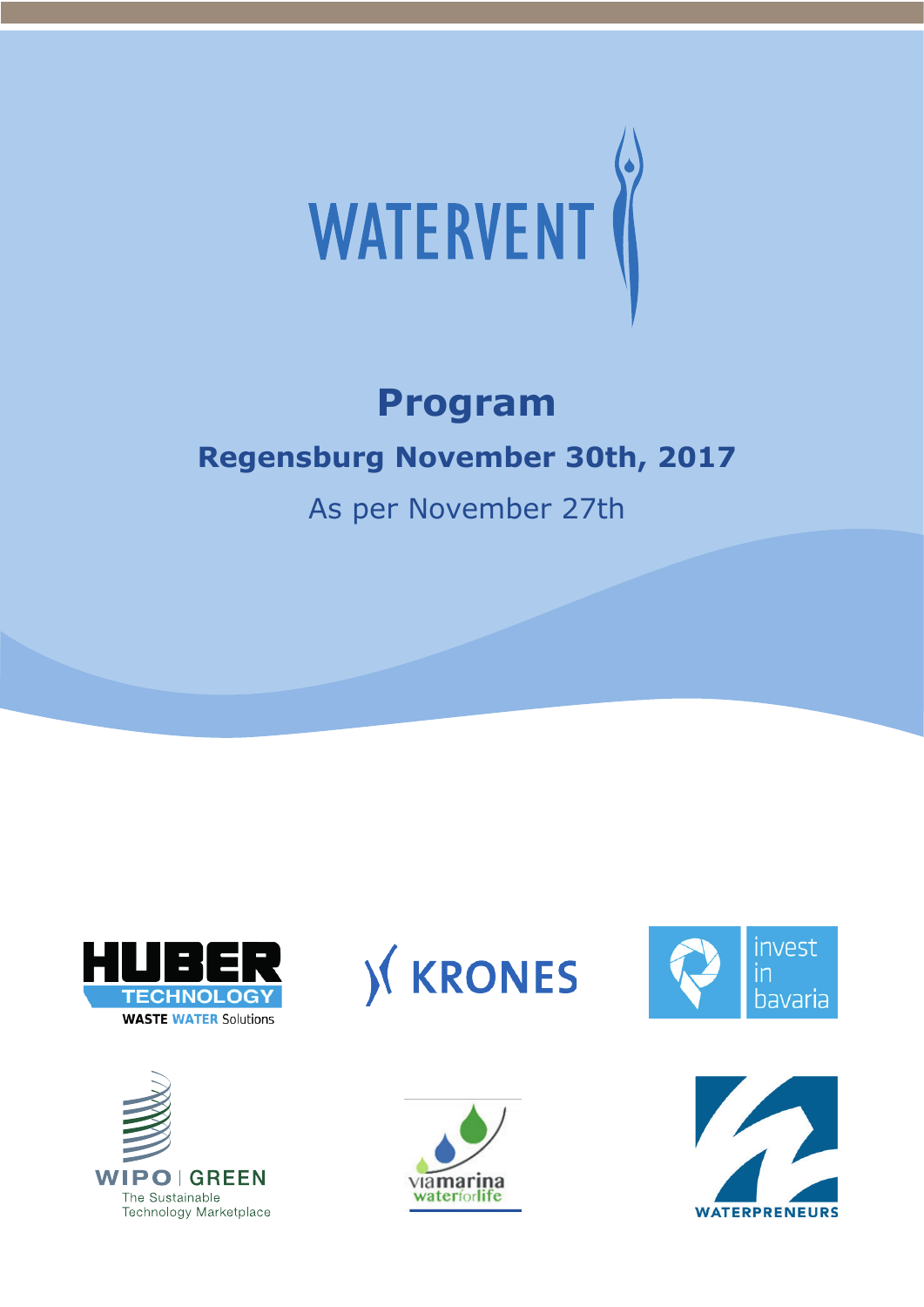

Regensburg, November 30th, 2017

KRONES AG Böhmerwaldstr. 5 | 93073 Neutraubling | Germany

## Program - As per November 27th

**Location: KRONES AG** | Böhmerwaldstr. 5, 93073 Neutraubling, Germany

#### **Our panel questions:**

- **how do you support/ trigger water technology innovations?**
- $\rightarrow$  any spinoff activities?
- are you open to apply or buy new water technologies?
- which advice do you have for water tech start-ups?
- $\rightarrow$  the most promising water tech you got aware of in the last 12 months

#### Program November 29th, 2017 Moderation by Ulf Leonhard, WaterVent

| 1.00 p.m.        | <b>Registration</b>                                                                                                          |
|------------------|------------------------------------------------------------------------------------------------------------------------------|
| $1.15$ p.m.      | <b>Coaching</b> of presenting Entrepreneurs                                                                                  |
| 4.00 p.m.        | <b>Guided tour</b> in water treatment equipment Assembling hall of Krones AG                                                 |
| $5.45$ p.m.      | Departure Kuchlbauer Brewery in Abensberg (guided tour to installed<br>water desinfection unit) with beer tasting and snacks |
| appr. 8.00 p.m.  | <b>Bavarian evening in Brewery's Restaurant</b>                                                                              |
| appr. 10.00 p.m. | Departure to Neutraubling & Regensburg                                                                                       |









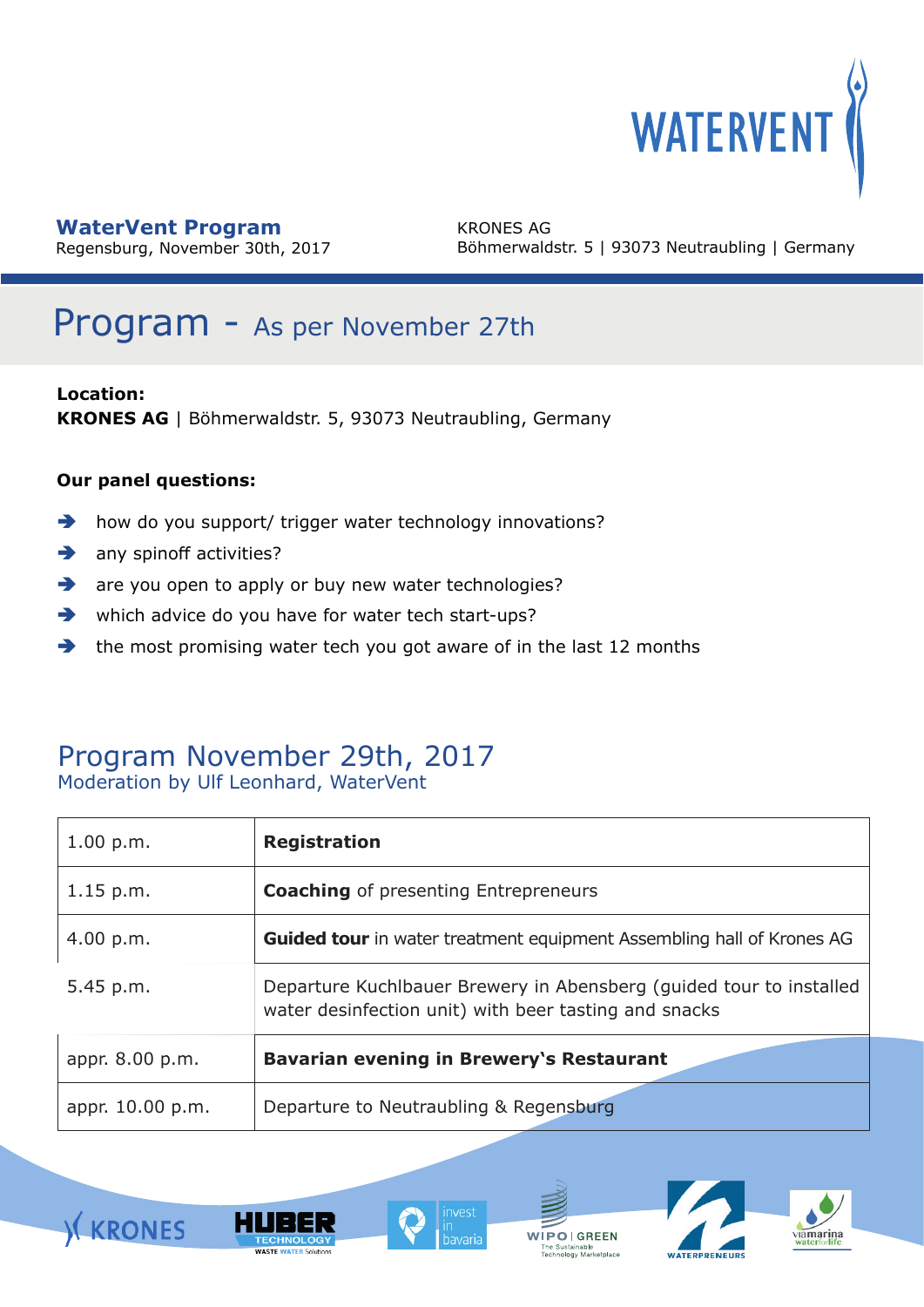

Regensburg, November 30th, 2017

KRONES AG Böhmerwaldstr. 5 | 93073 Neutraubling | Germany

#### Program November 30th, 2017 Moderation by Ulf Leonhard, WaterVent

| $8.00 a.m. -$<br>9.00 a.m. | <b>Registration</b>                                                                       |  |  |
|----------------------------|-------------------------------------------------------------------------------------------|--|--|
| 9.00 a.m.                  | <b>Welcome</b>                                                                            |  |  |
|                            | Ralf Goldbrunner - Member of the Board Krones AG                                          |  |  |
|                            | Dr. Johann Grienberger (Vorstand Technologie), HUBER SE                                   |  |  |
|                            | Ulf Leonhard, WaterVent                                                                   |  |  |
|                            | Katrin Beck, Invest in Bavaria - The Business Promotion Agency of<br>the State of Bavaria |  |  |
| 9.45 a.m.                  | <b>Panel I</b>                                                                            |  |  |
|                            | <b>Triggering Water Tech Innovations</b>                                                  |  |  |
|                            | Alfred Mayr, Bavarian Cluster of Environmental Technologies                               |  |  |
|                            | Christian Rocke, IFAT                                                                     |  |  |
|                            | Erik Driessen, Isle Utilities                                                             |  |  |
|                            | Dr. Bernhard Unrecht, International Cooperation, KIC KRONES                               |  |  |
|                            | Siraj Tahir, Senior Engineer   Water and Environment, Arup                                |  |  |
| 10.30 a.m.                 | <b>Company Presentations I - intense care</b>                                             |  |  |
|                            | Félix BOGLIOLO, Via Marina Water for Life                                                 |  |  |
|                            | Alexander von Welczeck, SKYH2O                                                            |  |  |
|                            | David Din, Bluetector                                                                     |  |  |







WIPOIGREEN The Sustainable<br>Technology Marketplace

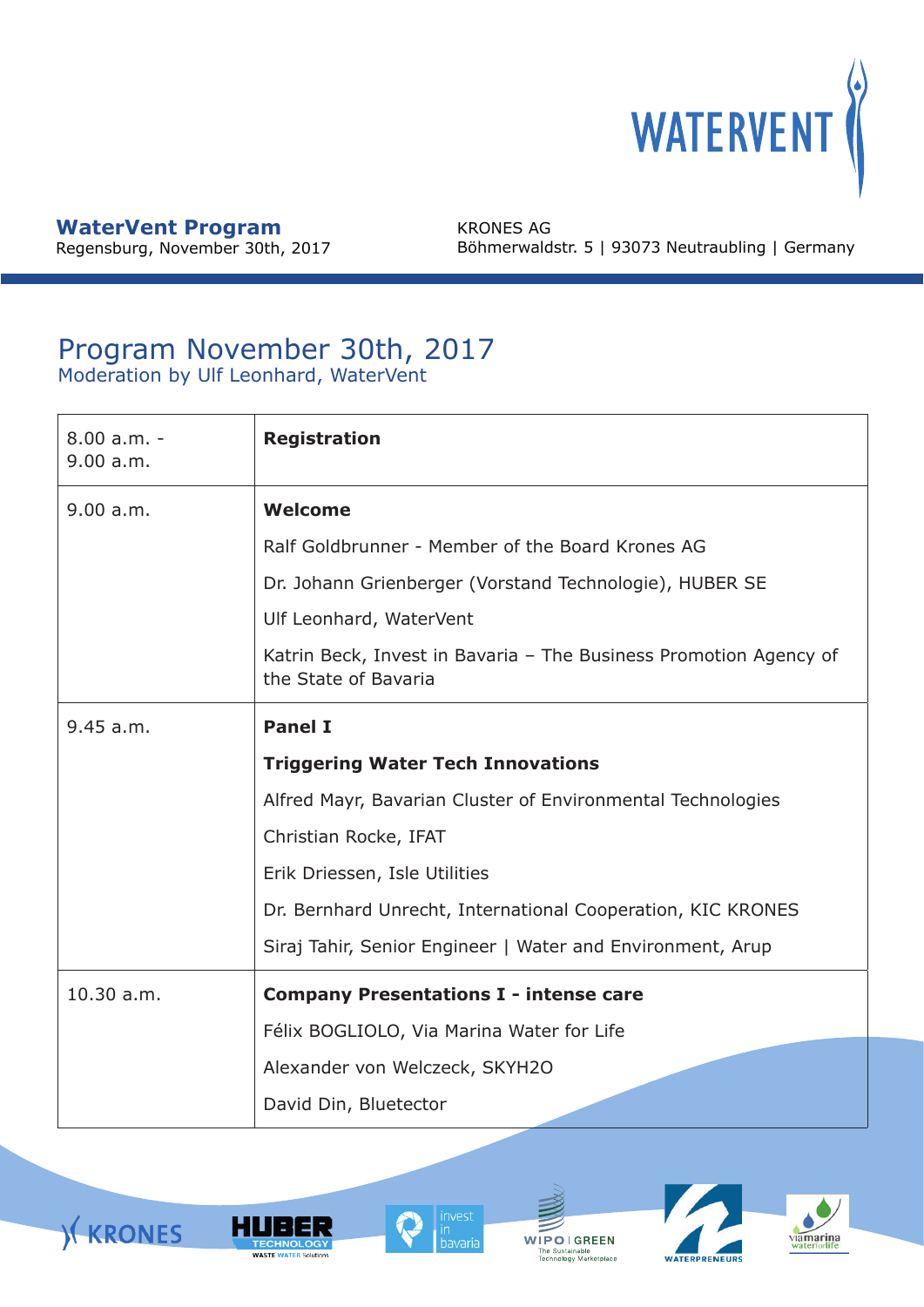

Regensburg, November 30th, 2017

KRONES AG Böhmerwaldstr. 5 | 93073 Neutraubling | Germany

|             | <b>Company Presentations I - elevators</b>                                                 |  |  |
|-------------|--------------------------------------------------------------------------------------------|--|--|
|             |                                                                                            |  |  |
|             | Martin Spitznagel, Dust BioSolutions GmbH                                                  |  |  |
|             | Thorsten Hornung, Susteen Technologies GmbH<br>Csaba Ilcsik, Waterscope International Inc. |  |  |
|             |                                                                                            |  |  |
|             | Ash Domah, Tradom The SDGs Company                                                         |  |  |
| 11.45 a.m.  | <b>Coffee break</b>                                                                        |  |  |
| 12.15 p.m   | <b>Panel II</b>                                                                            |  |  |
|             | <b>Corporates supporting water tech innovations</b>                                        |  |  |
|             | Stefan Höller, Head of Product Management, BL Softdrink Dairy Wa-<br>ter, Krones AG        |  |  |
|             | Torsten Hackner, Head of Industry, HUBER SE                                                |  |  |
|             | Walter Lampartner, Microdyn-Nadir (Mann & Hummel Group)                                    |  |  |
| 1.00 p.m.   | <b>Company Presentations II (6 min. each)</b>                                              |  |  |
| 1.30 p.m.   | Lunch                                                                                      |  |  |
| (1.45 p.m.) | 2nd option for guided tour in water treatment equipment<br>assembling hall of Krones AG    |  |  |
| 1.45 p.m.   | <b>Guided tour process technology of Krones AG</b>                                         |  |  |

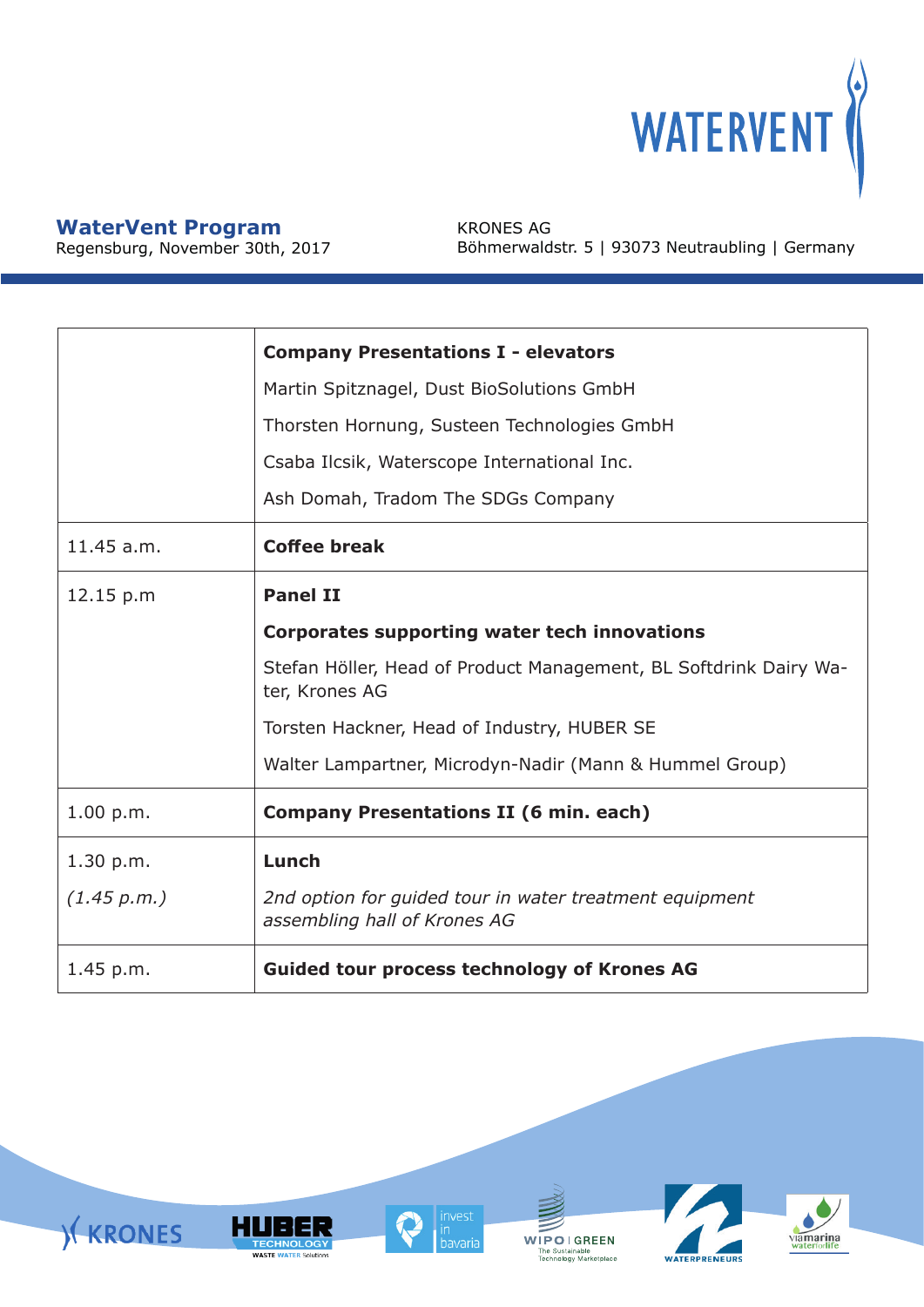

Regensburg, November 30th, 2017

KRONES AG Böhmerwaldstr. 5 | 93073 Neutraubling | Germany

| 2.30 p.m. | <b>Company Presentations III (6 min. each)</b>                |  |  |  |
|-----------|---------------------------------------------------------------|--|--|--|
|           | Birgit Dürsch, silvertex aqua GmbH                            |  |  |  |
|           | Kerry Frost, Watering Pipe Ltd                                |  |  |  |
|           | Alessandro Villa, Planet sas                                  |  |  |  |
|           | Jutta Beckendorf, nalCon Ugh                                  |  |  |  |
|           | Antonio Capristo, newlisi spa                                 |  |  |  |
|           | Dr. Maren Ernst, RT-ROEMER Technology Int. UG                 |  |  |  |
|           | Rui Brás Gomes, CUBO - Environmental Technologies, S.A.       |  |  |  |
| 3.30 p.m. | <b>Panel III</b>                                              |  |  |  |
|           | Introducing new water technologies to first time clients      |  |  |  |
|           | Willi Wiedenmann, Sales and Product Management, Evoguard GmbH |  |  |  |
|           | Dieter Ernst, German Water Partnership                        |  |  |  |
|           | Nicolas Lorne, Waterpreneurs                                  |  |  |  |
|           | Anatole Krattiger, WIPO Green                                 |  |  |  |
| 4.15 p.m. | <b>Coffee break</b>                                           |  |  |  |
| 4.45 p.m. | <b>Company Presentations IV (6 min. each)</b>                 |  |  |  |
|           | Murat Bahadir KILINC, Episome Biotechnologies                 |  |  |  |
|           | Srinivas Karuturi, Microbloom Tech                            |  |  |  |
|           | Norbert Lehmann, GD German Desalination GmbH                  |  |  |  |
|           | Josua Benner, Arrowtec GmbH                                   |  |  |  |







WIPOI GREEN The Sustainable<br>Technology Marketplace

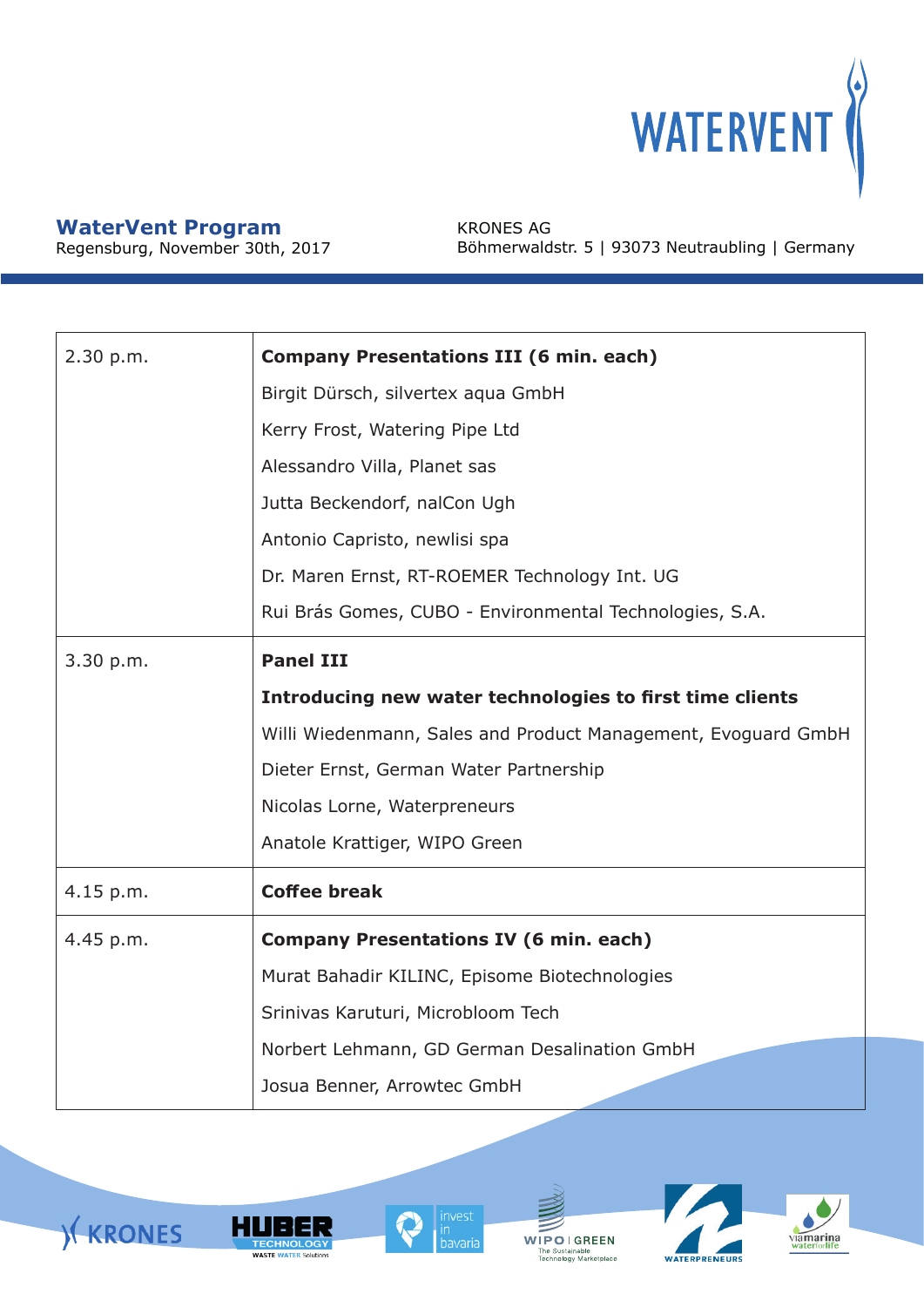

**KRONES** 

Regensburg, November 30th, 2017

KRONES AG Böhmerwaldstr. 5 | 93073 Neutraubling | Germany

|                              | Parssa Razavi, Irriport e.K.<br>Hubert Moik, Go Silicon Valley e.V., Project "Smart Hectar"<br>Dr. Mathias Safarik, ILK Dresden gGmbH in coop with nalCon Ugh<br>Jorge L. Sarmiento, BlueFin Water                                        |
|------------------------------|-------------------------------------------------------------------------------------------------------------------------------------------------------------------------------------------------------------------------------------------|
| 5.45 p.m.                    | <b>Panel IV</b><br>Investors' view on water technologies<br>Joost Waterloos, Dow<br>Christoph Urbschat, eclarion GmbH<br>Matthias Retter, Cleantech Capital<br>William Bulthuis, TCF Partners<br>Jörg Nowak, Orca Consulting & Skion GmbH |
| 6.30 p.m.<br>appr. 7.00 p.m. | <b>Resumee</b><br>Ralf Goldbrunner - Member of the Board Krones AG<br>Dr. Johann Grienberger (Vorstand Technologie), HUBER SE<br>Ulf Leonhard, WaterVent<br><b>Reception (foyer)</b>                                                      |
|                              | proclaiming best presentations of the day -<br>award granted by Huber SE and Krones AG                                                                                                                                                    |
| appr. 9.30 p.m.              | <b>End</b>                                                                                                                                                                                                                                |



in.

'''<br>bavaria

**HUBER** 

**TECHNOLOGY**<br>WASTE WATER Solutions





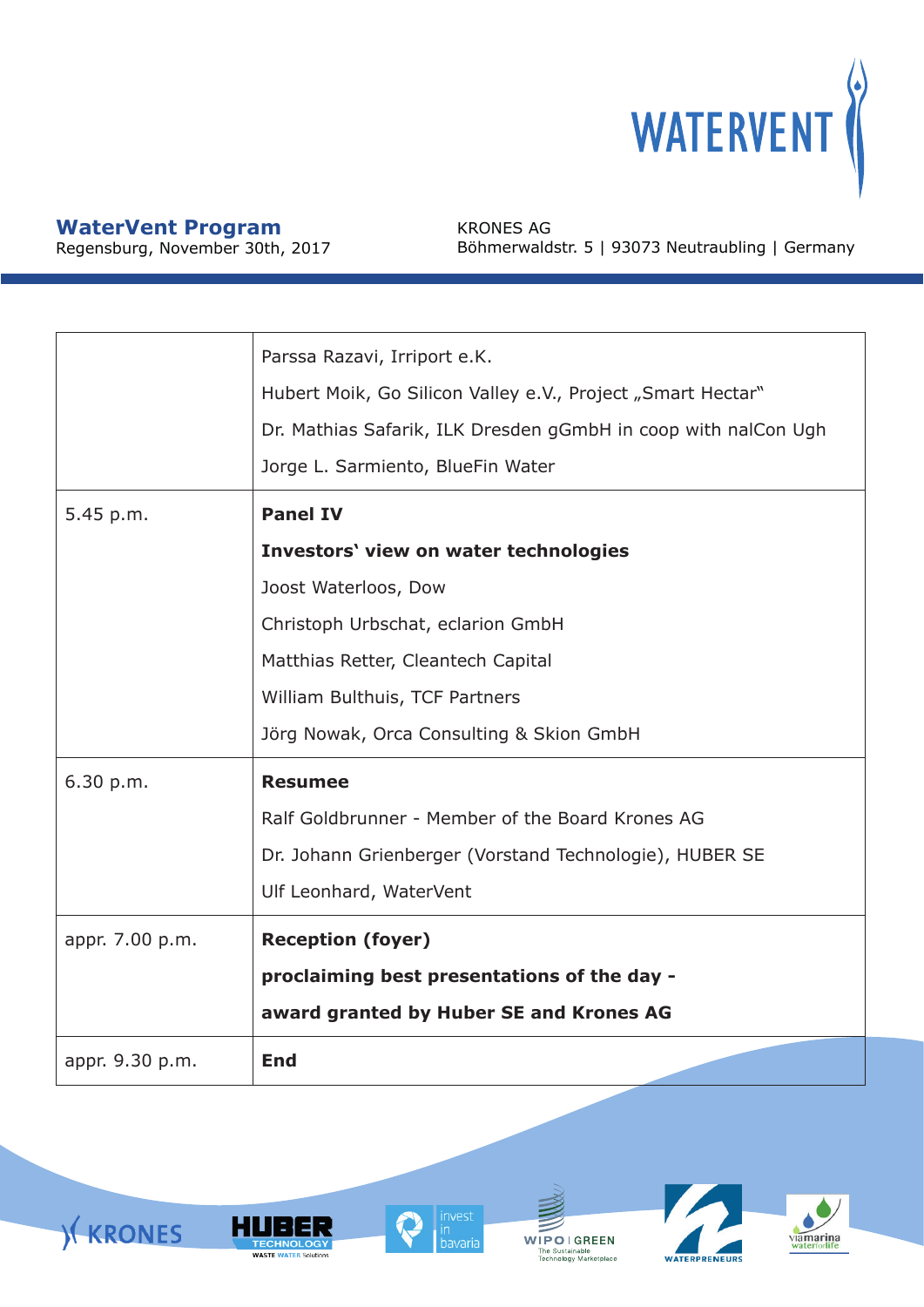

# **Attendees**

## **Regensburg November 30th, 2017**

As per November 27th











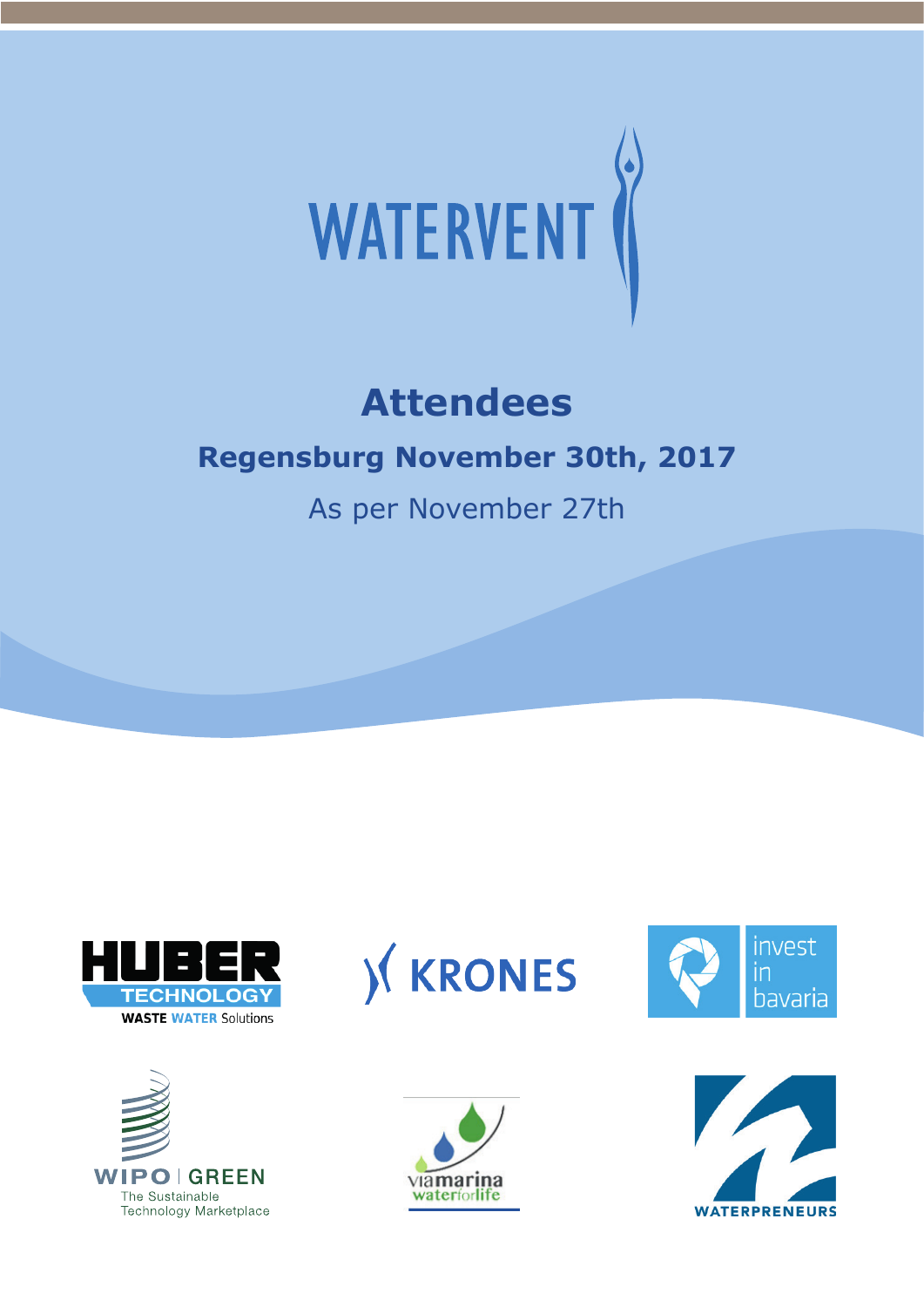

Regensburg, November 30th, 2017

KRONES AG Böhmerwaldstr. 5 | 93073 Neutraubling | Germany

# Attendees - As per November 27th

| <b>NAME</b>       | <b>FIRST NAME</b> | <b>COMPANY</b>                               |
|-------------------|-------------------|----------------------------------------------|
| Alps              | Volker            | Veolia Deutschland                           |
| Arnim             | Achaz von         | esolv3 ITelligent energy consul-<br>ting     |
| Avci              | Oral              | Piomak Enginerring and Cont-<br>racting GmbH |
| <b>Beck</b>       | Katrin            | Invest in Bavaria                            |
| <b>Beckendorf</b> | Jutta             | nalCon UGh                                   |
| <b>Böer</b>       | Ivo               | Mundus Fluid AG                              |
| <b>BOGLIOLO</b>   | Felix             | via marina                                   |
| <b>Brockmann</b>  | Dr. Martin        | Waterleau Deutschland GmbH                   |
| <b>Bulthuis</b>   | Willem            | <b>TCF Partners</b>                          |
| Capristo          | Antonio           | newlisi spa                                  |
| Davison           | Matthew           | Sierra Turbines                              |
| <b>Devillers</b>  | Jerome            | <b>Mazars</b>                                |
| Din               | David             | <b>Bluetector</b>                            |
| Domah             | Ash               | Tradom The SDGs Company                      |
| Driessen          | Erik              | Isle Utilities B.V.                          |
| Dürsch            | <b>Birgit</b>     | silvertex aqua GmbH                          |
| Eiken             | <b>Jens</b>       | Carlsberg Research Laboratory                |







 $\begin{array}{c} \textbf{W}\overline{\textbf{I}}\textbf{P}\textbf{O} \mid \textbf{G} \textbf{R} \textbf{E} \textbf{E} \textbf{N} \\ \text{The Sustainable Technology Marketplace} \end{array}$ 

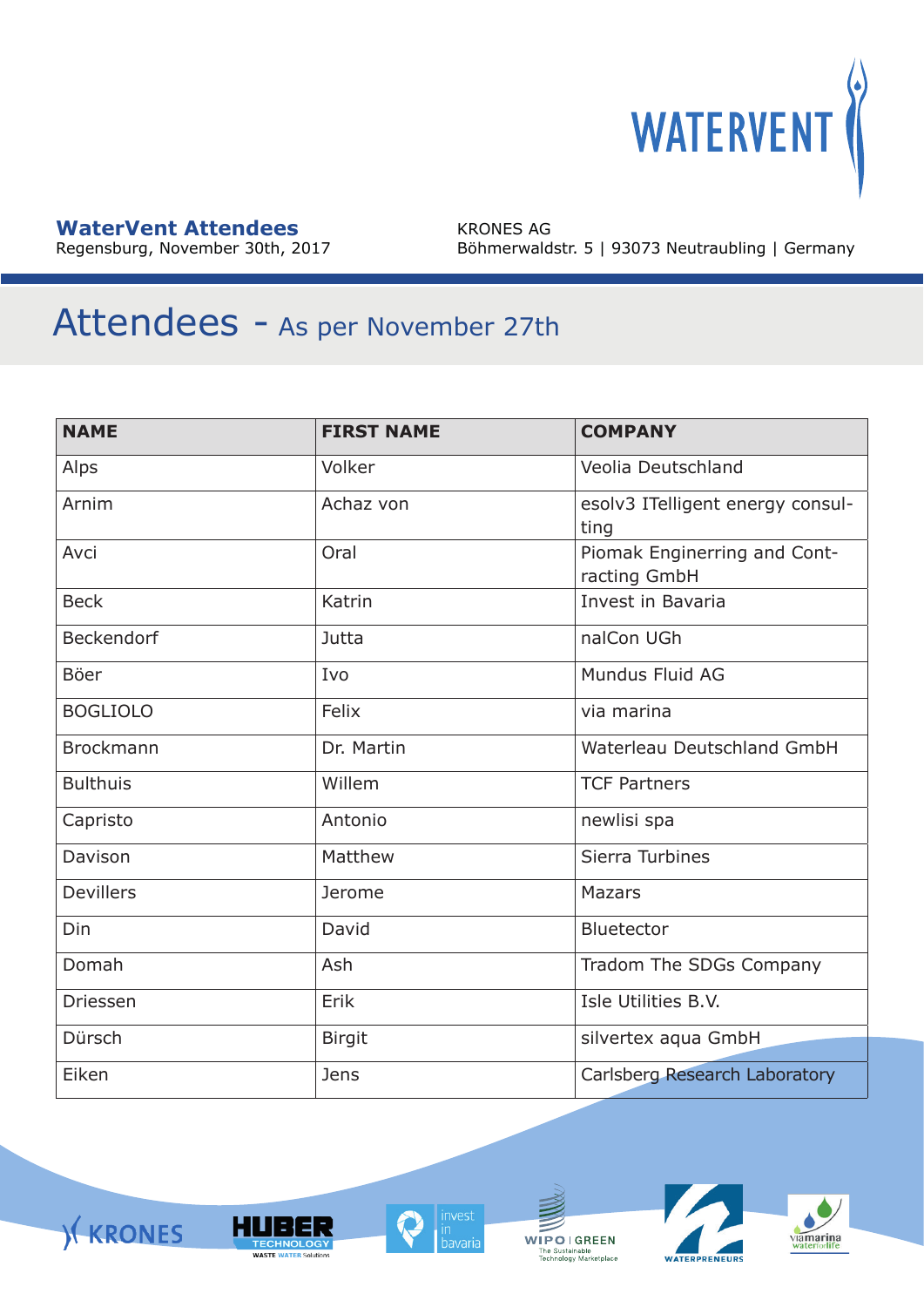

Regensburg, November 30th, 2017

KRONES AG Böhmerwaldstr. 5 | 93073 Neutraubling | Germany

| <b>NAME</b>      | <b>FIRST NAME</b> | <b>COMPANY</b>                                  |
|------------------|-------------------|-------------------------------------------------|
| Ernst            | Dieter            | German water partnership                        |
| Ernst            | Maren             | RT-ROEMER Technology Int. UG                    |
| Feilner          | Dr. Roland        | <b>Krones AG</b>                                |
| Fritscher        | Silvia            | <b>IFAT</b>                                     |
| Frost            | Kerry             | Watering Pipe Ltd.                              |
| Gomes            | Rui Brás          | CUBO - Environmental Techno-<br>logies, S.A.    |
| Grienberger      | Dr. Johann        | <b>Huber SE</b>                                 |
| <b>GURES</b>     | <b>Berkay</b>     | Episome Biotechnologies                         |
| Hannewald        | <b>Dinese</b>     | Grace Impact gemeinnützing<br>GmbH              |
| Heynitz          | Christian von     | Technische Universität München                  |
| Höller           | Stefan            | <b>Krones AG</b>                                |
| Hornung          | Thorsten          | Susteen Technologies GmbH                       |
| Hösl             | Florian           | <b>Krones AG</b>                                |
| John-Unterburger | Ute               | <b>Krones AG</b>                                |
| Karuturi         | <b>Srinivas</b>   | Micro Bloom Tech                                |
| <b>KILINC</b>    | Murat Bahadir     | Episome Biotechnologies                         |
| Kögelmeier       | Florian           | <b>Krones AG</b>                                |
| Krattiger        | Anatole           | WIPO green                                      |
| <b>Krick</b>     | Thomas            | Accenture Strategy   Sustaina-<br><b>bility</b> |
| Lamparter        | Walter            | <b>MICRODYN-NADIR GmbH</b>                      |







 $\begin{array}{c} \textbf{W} \textbf{I} \textbf{P} \textbf{O} \text{ } | \text{ } \textbf{G} \textbf{R} \textbf{E} \textbf{E} \textbf{N} \\ \text{The Sustainable Technology Marketplace} \end{array}$ 

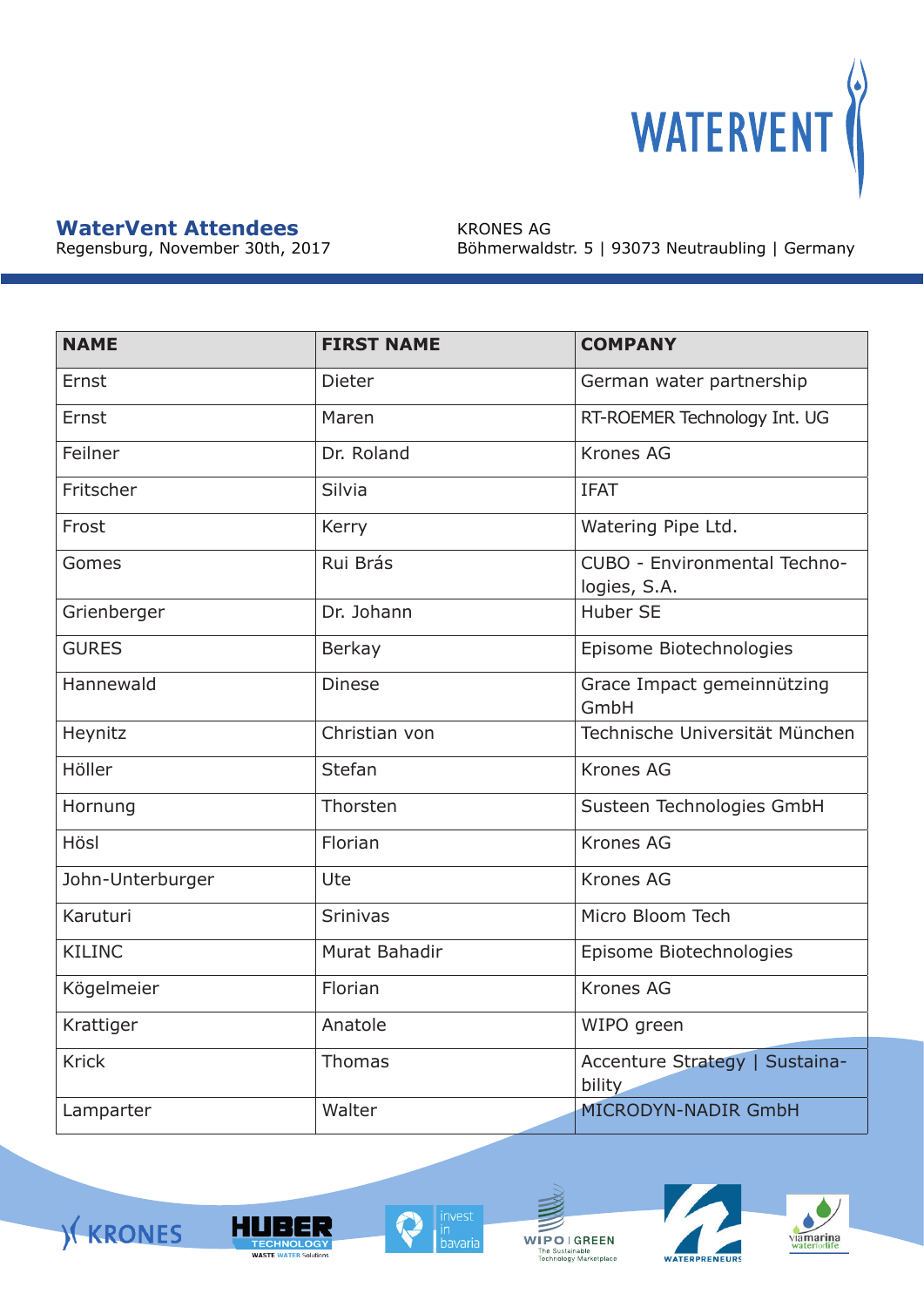

**KRONES** 

Regensburg, November 30th, 2017

KRONES AG Böhmerwaldstr. 5 | 93073 Neutraubling | Germany

| <b>NAME</b>    | <b>FIRST NAME</b> | <b>COMPANY</b>                                          |
|----------------|-------------------|---------------------------------------------------------|
| Larsen         | Martin            | sustainia                                               |
| Lehmann        | Norbert           | <b>GD German Desalination GmbH</b>                      |
| Lorne          | <b>Nicolas</b>    | Waterpreneurs                                           |
| Mayr           | Alfred            | Trägerverein Umwelttechnolo-<br>gie-Cluster Bayern e.V. |
| Moik           | <b>Hubert</b>     | Smart Hectar: Agtech- and Wa-<br>ter Accelerator        |
| n              | n                 | Micro Bloom Tech                                        |
| Neumann        | <b>Matthias</b>   | Dechema                                                 |
| Niedergall     | Robert            | Reckitt Benckiser Deutschland<br>GmbH                   |
| <b>Nowak</b>   | Dr. Jörg          | Skion                                                   |
| Ortlieb        | Cecile            | <b>Deserts Investments</b>                              |
| Ott            | Arnim             | <b>Krones AG</b>                                        |
| papp           | Keve              | Waterscope International                                |
| Petzold        | Frederic          | <b>GD German Desalination GmbH</b>                      |
| Razavi         | Parssa            | Irriport e.K.                                           |
| Retter         | <b>Matthias</b>   | Cleantech Capital                                       |
| Rodríguez      | Juan Ramón        | <b>Islas Canarias Incoming</b>                          |
| Roedig         | Jürgen            | Sky H <sub>20</sub>                                     |
| <b>Safarik</b> | DR. Mathias       | ILK Dresden gGmbH                                       |
| Sanchez        | Marta             | Estragua                                                |



**HUBER** 

**TECHNOLOGY**<br>WASTE WATER Solutions

 $\begin{array}{c} \textbf{W} \textbf{I} \textbf{P} \textbf{O} \text{ } | \text{ } \textbf{G} \textbf{R} \textbf{E} \textbf{E} \textbf{N} \\ \text{The Sustainable Technology Marketplace} \end{array}$